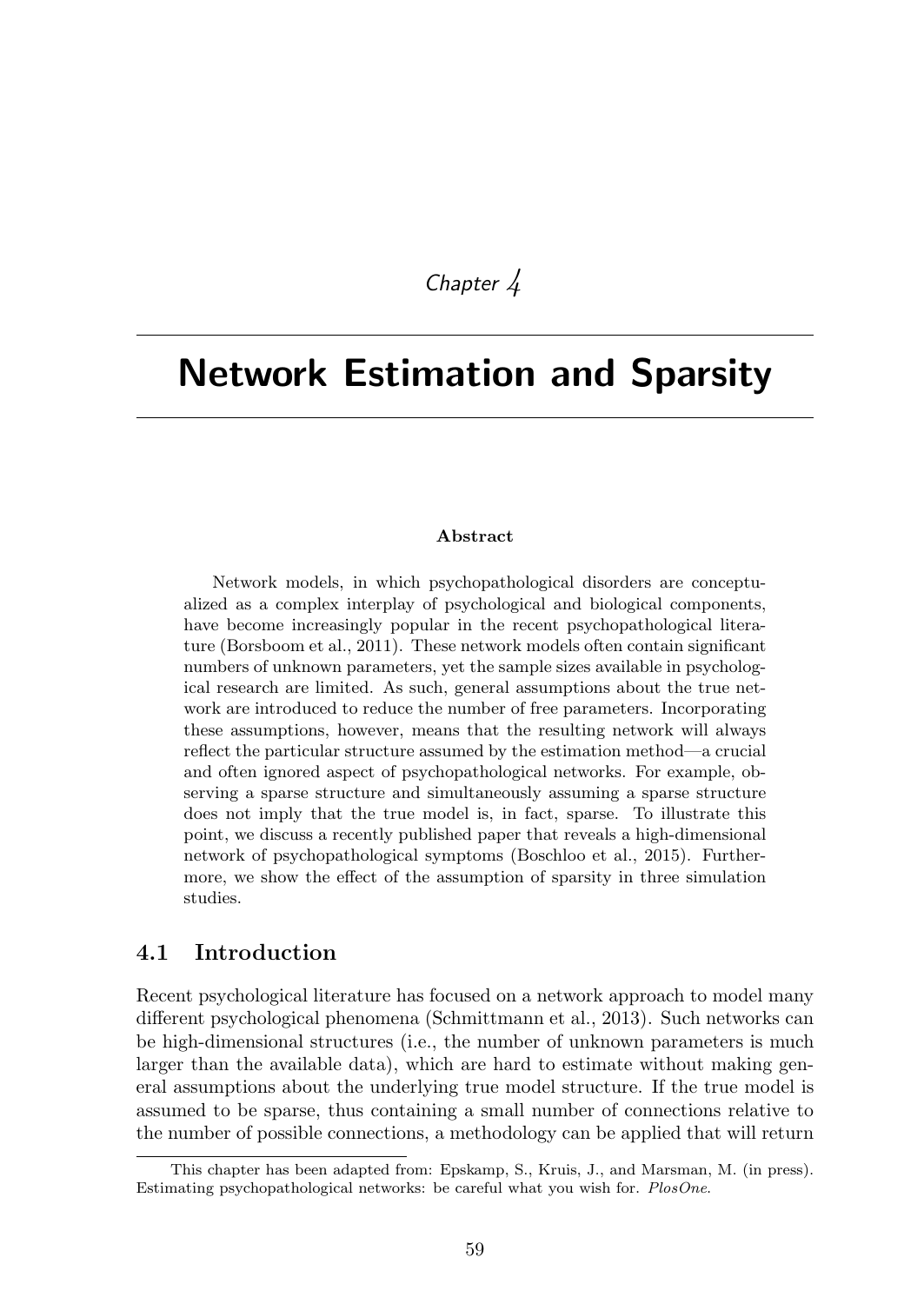such a sparse network structure. In other words, assuming a sparse network structure results in estimating a sparse network structure, which means that certain conclusions cannot be drawn from observing such a structure. In this chapter, we argue that care should be taken in interpreting the obtained network structure because the estimation procedure may pollute the results. We will illustrate this by showing examples of networks obtained when sparse networks are estimated even when the true network structure is dense.

#### 4.2 Network Psychometrics

The network approach has been particularly promising in the field of psychopathology. Within this framework, symptoms (e.g., insomnia, fatigue, and concentration problems) are no longer treated as interchangeable indicators of some latent mental disorder (e.g., depression). Instead, symptoms play an active causal role. For example, insomnia leads to fatigue, fatigue leads to concentration problems, and so forth (Borsboom & Cramer, 2013). Psychopathological disorders, then, are not interpreted as the common cause of observed symptoms but rather as emergent behaviors that result from a complex interplay of psychological and biological components. To grasp such a complex structure, a network model can be used in which variables such as symptoms or moods are represented by nodes. Nodes are connected by edges that indicate associations between nodes. This line of research has led to intuitive new insights about various psychopathological concepts such as comorbidity (Borsboom et al., 2011; Cramer et al., 2010), the impact of life events (Cramer, Borsboom, Aggen, & Kendler, 2012; Fried et al., 2015), and sudden life transitions (e.g., sudden onset of a depressive episode; van de Leemput et al., 2014; Wichers, Groot, Psychosystems, ESM Group, & EWS Group, 2016).

The growing popularity of the network perspective on psychological phenomena has culminated in the emergence of a new branch of psychology dedicated to the estimation of network structures on psychological data—network psychometrics (Epskamp, Maris, Waldorp, & Borsboom, in press). This field focuses on tackling the problem of estimating network structures involving large numbers of parameters in high-dimensional models. When cross-sectional data are analyzed, the most popular models that are used are the Gaussian Graphical Model (GGM; Lauritzen, 1996) for continuous data and the Ising model (Ising, 1925) for binary data. Both the GGM and the Ising model fall under a general class of models called *Markov Random Fields*. These models represent variables as nodes which are connected by edges but only if the variables are *conditionally independent*. The strength of an edge (i.e., its absolute deviance from zero) demonstrates the strength of the association between two variables after conditioning on all other variables in the network; this is also termed *concentration* (Cox & Wermuth, 1993). In the GGM, edges directly correspond to partial correlation coefficients. The Ising model does not allow for such standardization, but edge weights can be similarly interpreted. A more detailed conceptual introduction of these models can be found in Chapter 1. A technical introduction to the GGM will follow in Chapter 6, and a technical introduction to the Ising Model will follow in Chapter 8.

In both models, we must estimate a weight matrix that contains  $P(P-1)/2$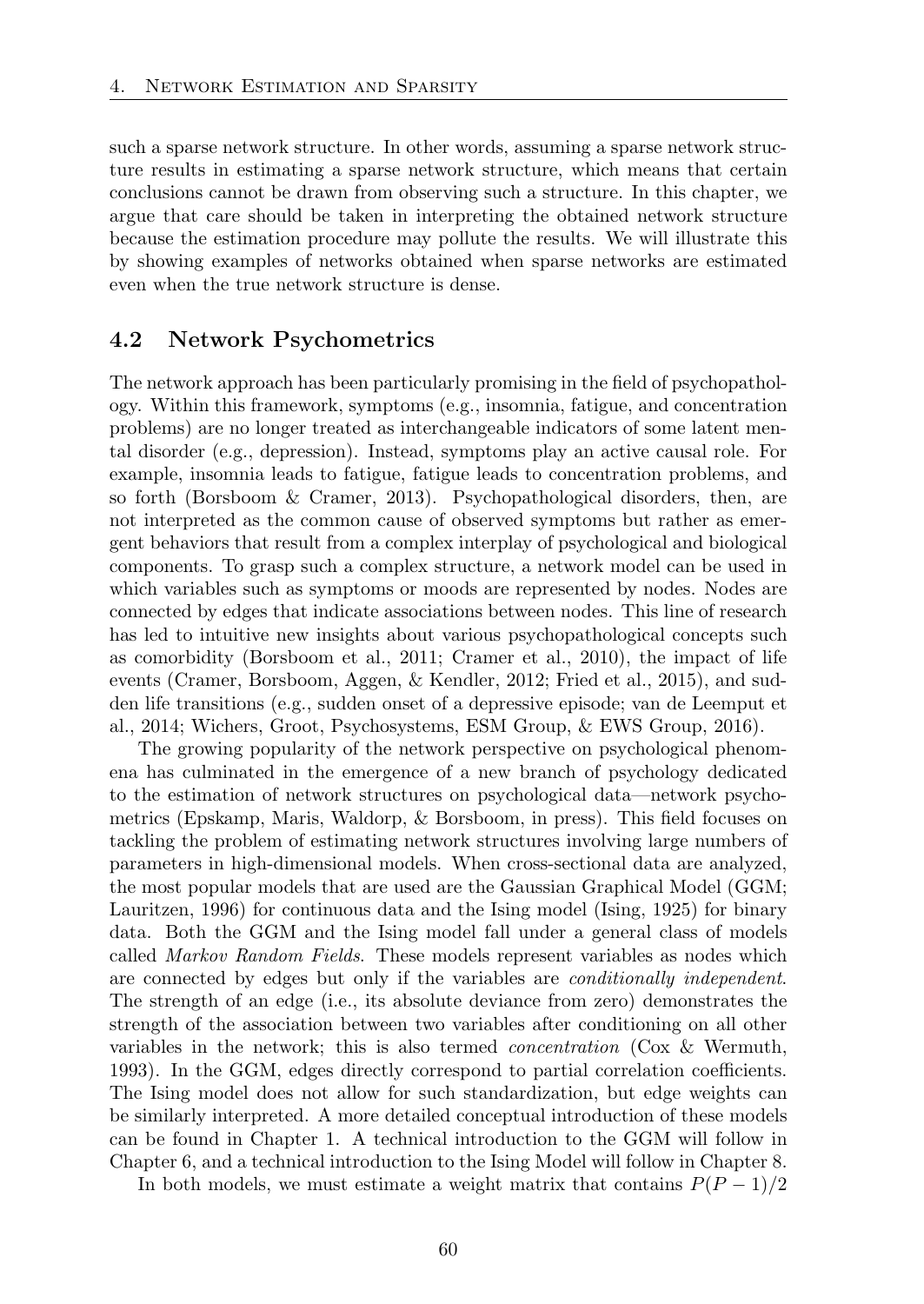number of parameters, where P is the number of nodes, in order to encode the network structure. These parameters encompass the conditional relationship between two nodes after conditioning on all other nodes in the network and can be shown to be quite instable with relatively low sample sizes (see Chapter 3). "Relatively low sample sizes," is a loose description and has not yet been welldefined. A general rule would be to have at least as many observations as the number of parameters. But, as will be shown later, this general rule still results in unstable estimates. A common solution to overcome the problem of estimating many parameters is to reduce this number by using some form of regularization or penalization. A particularly promising technique is to apply the 'least absolute shrinkage and selection operator' (LASSO; Tibshirani, 1996) to the edge weights of the network. The LASSO penalizes the sum of absolute parameter values such that the estimated values shrink to zero. That is, the absolute parameter estimates will be small and will often equal exactly zero. Therefore, the resulting model is almost always sparse; only a relatively few number of parameters will be estimated to be nonzero. The use of LASSO typically leads to better performance in cross-validations (i.e., overfitting is prevented) and results in more easily interpretable models compared to nonregularized Ising models. Most important is that if the true network structure is sparse, the LASSO performs well in estimating this network structure and, more specifically, in estimating fewer edges to be nonzero that are actually zero in the true network (i.e., fewer false positives).

The LASSO uses a tuning parameter that controls the sparsity, which can be chosen to minimize some criterion such as the Extended Bayesian Information Criterion (EBIC; Chen & Chen, 2008). This methodology has been shown to work well for both the GGM (Foygel & Drton, 2010) and the Ising model (Foygel Barber & Drton, 2015; van Borkulo et al., 2014), has been implemented in easy-to-use software (e.g., Epskamp et al., 2012; van Borkulo & Epskamp, 2014), and has been utilized in an increasing number of publications (e.g., Dalege et al., 2016; Isvoranu, van Borkulo, et al., 2016; Kossakowski et al., 2016; Langley et al., 2015; Rhemtulla et al., 2016; van Borkulo et al., 2015). For a more thorough introduction to this methodology, we recommend reading van Borkulo et al. (2014) and Chapter 2. To date, the largest application of a psychological network estimated using the LASSO was carried out by Boschloo et al. (2015), who measured 120 psychiatric symptoms in 34*,*653 subjects and modeled these with an Ising model. We use their work in this chapter to illustrate our concerns regarding the interpretation of network structures that are the result of applying network methodology to data.

#### 4.3 A Sparse Network Model of Psychopathology

The network of Boschloo et al. (2015) shows a network structure in which symptoms representative of a disorder strongly cluster together. Although Boschloo and her colleagues admitted that the found network structure closely represents the structure that is imposed by the Diagnostic and Statistical Manual of Mental Disorders (DSM; American Psychiatric Association, 2013), they concluded that the found structure indicates that symptoms are not interchangeable, which is presumed in the DSM. Commonly, a DSM diagnosis requires an individual to have X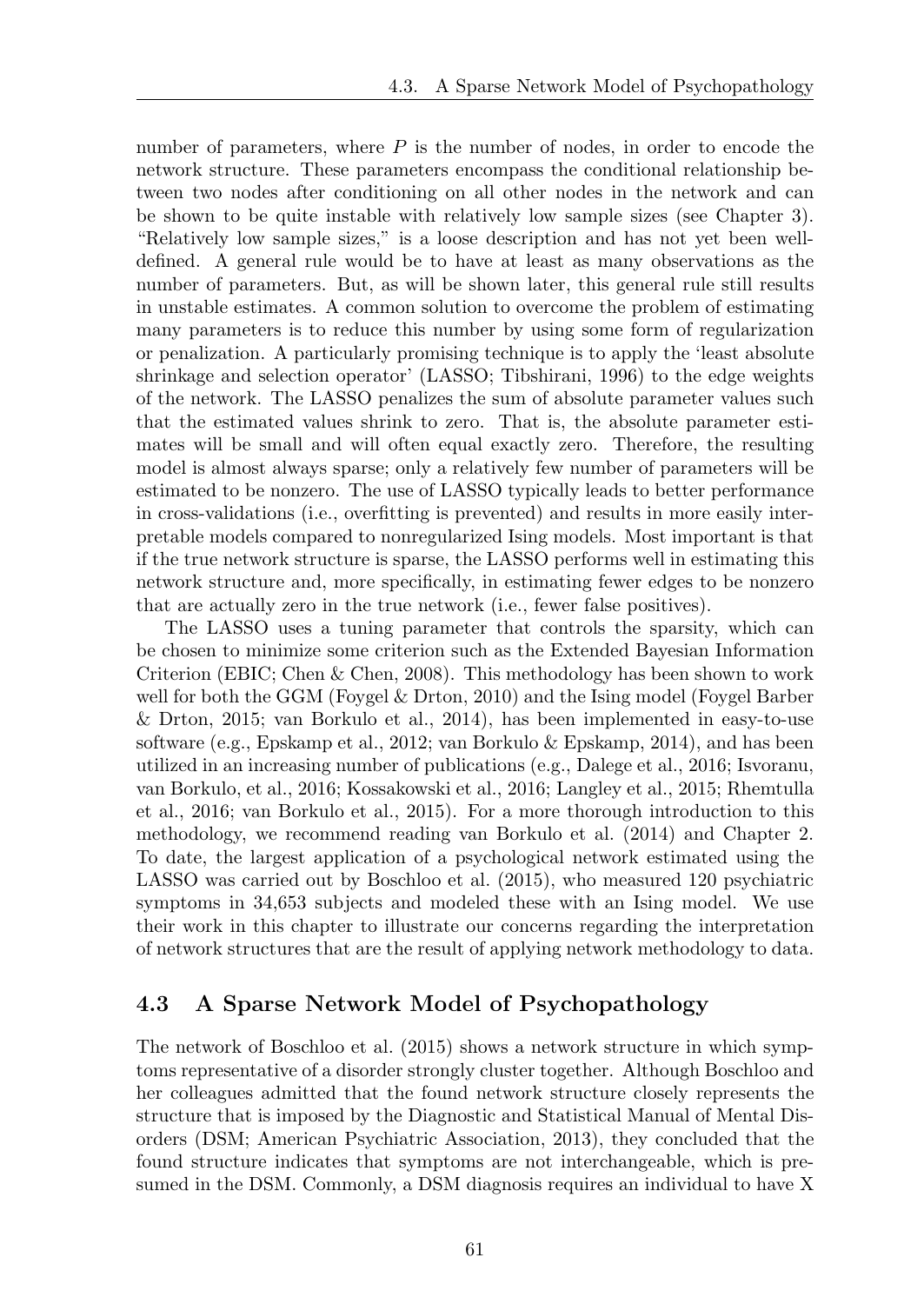out of Y symptoms, regardless of which specific symptoms. This means that two people with vastly different symptoms can be assigned the same diagnosis. This interchangeability results from an underlying causal notion of unobserved diseases causing symptoms rather than symptoms having an active causal role on each other—a notion more formally known as the common cause model (Schmittmann et al., 2013). Boschloo and her colleagues concluded that the network structure shows that symptoms are not interchangeable, mainly due to apparent differences in the number of connections and the strength of the connections between symptoms (a relative small number of pathways between disorders and the presence of some negative connections).

Although we do not necessarily disagree with the notion that symptoms play an active causal role in psychopathology, we wish to point out that the conclusion that symptoms are not interchangeable is difficult to ascertain from a sparse approximated network structure alone. This is because the LASSO relies on the assumption that the true network structure is sparse; the LASSO will always search for a model in which relatively few edges and paths explain the co-occurrence of all nodes. As a result, the LASSO can have a low sensitivity (i.e., not all true edges are detected) but always has a high specificity (i.e., fewer false positives; van Borkulo et al., 2014). It is this reason why network analysts prefer the LASSO; edges that are estimated by the LASSO are likely to represent true edges. Moreover, the LASSO returns a possible explanation of the data using only a few connections that can be interpreted as causal pathways (Lauritzen, 1996; Pearl, 2000). That the LASSO yields a possible explanation, however, does not mean that the LASSO provides the only explanation, nor does it indicate that other explanations are false. In the case of Boschloo et al., the sparse explanation found by the LASSO can give great insight regarding a possible way in which psychopathological symptoms interact with each other. However, merely finding a sparse structure does not mean that other explanations (e.g., a latent variable model with interchangeable symptoms) are disproved. Simply stated, using the LASSO always returns a sparse structure, that is what the LASSO does.

#### 4.4 The Bet on Sparsity

The LASSO is capable of retrieving the true underlying structure but only if that true structure is sparse. Any regularization method makes the assumption that the true structure can be simplified in some way (e.g., is sparse) because otherwise too many observations are needed to estimate the network structure. This principle has been termed the *bet on sparsity* (Hastie et al., 2001). But what if the truth is not sparse, but dense?

Such a case would precisely arise if the true model were a latent common cause model in which one or several latent variables contribute to scores on completely interchangeable indicators. This is a feasible alternative because the Ising model can be shown to be mathematically equivalent to a certain type of latent variable model: the multidimensional item response model (MIRT; Reckase, 2009), with posterior normal distributions on the latent traits (Marsman, Maris, Bechger, & Glas, 2015; see also Chapter 8). The corresponding Ising model is a low-rank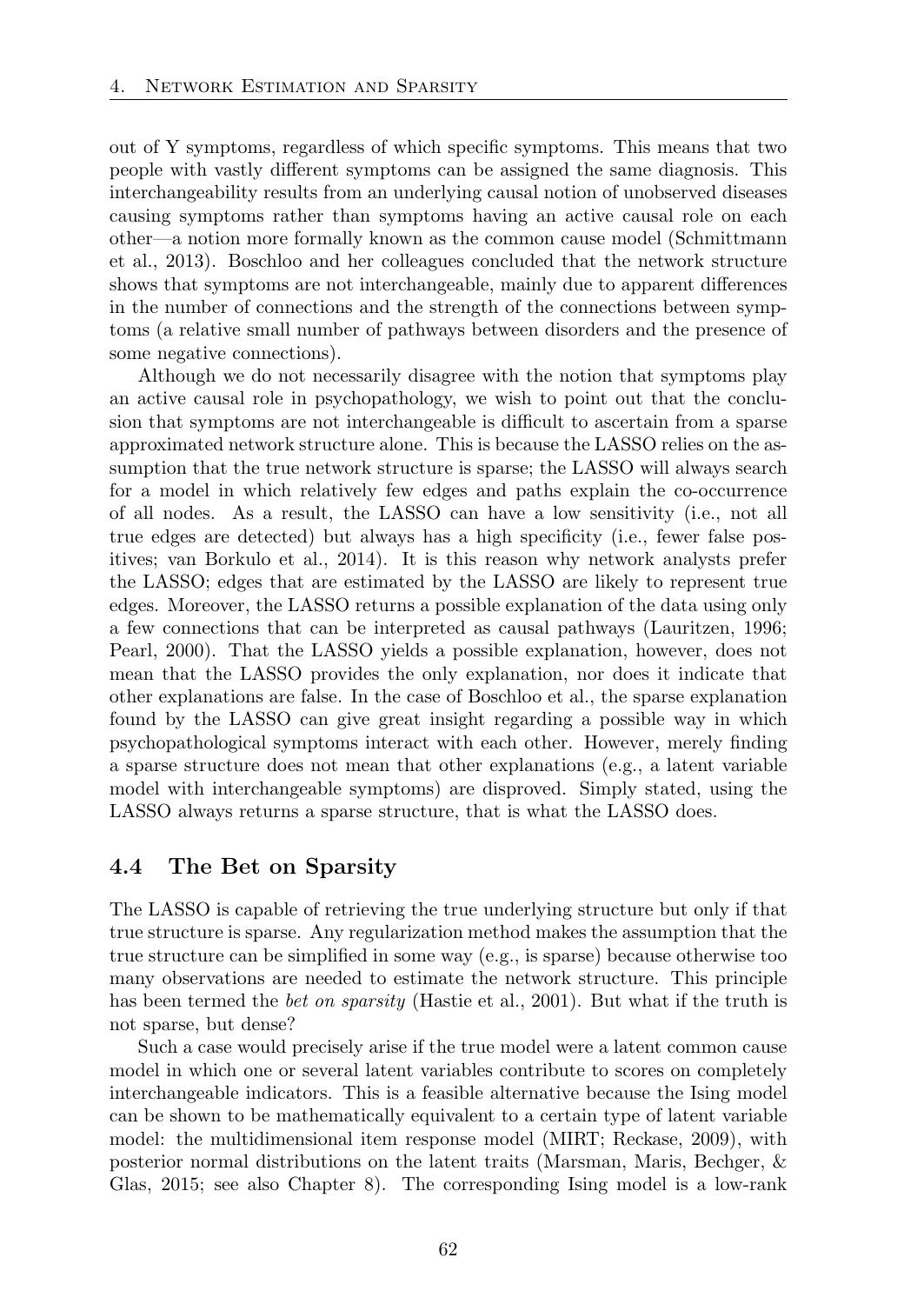network that will often be dense (i.e., all possible edges are present). Intuitively, this makes sense because the Ising model parameterizes conditional dependencies between items after conditioning on all other items, and no two items can be made conditionally independent if the common cause model is true. A low-rank weighted network will show indicators of a latent variable as clusters of nodes that are all strongly connected with each other. Therefore, if a common cause model is the true origin of the co-occurrences in the dataset, the corresponding Ising model should show the indicators to cluster together. Then if LASSO regularization is used, the corresponding network would likely feature sparsity but the nodes would still be clustered together—much like the results shown by Boschloo et al.

It is this relationship between the Ising model and MIRT that has led researchers to estimate the Ising model using a different form of regularization, by estimating a low-rank approximation of the network structure (Marsman et al.,  $2015$ ). Such a structure is strikingly different than the sparse structure returned by LASSO estimation. Whereas the LASSO will always yield many edge parameters to be exactly zero, a low-rank approximation generally estimates no edge to be exactly zero. Thus a low-rank approximation will typically yield a dense network. On the other hand, this dense network is highly constrained by the eigenvector structure, leading many edge parameters to be roughly equivalent to each other rather than compared to the strongly varying edge parameters LASSO estimation allows. For example, the data can always be recoded such that a Rank 1 approximation only has positive connections. These are key points that cannot be ignored when estimating a network structure. Regardless of the true network structure that underlies the data, the LASSO will always return a sparse network structure. Similarly, a low-rank approximation will always return a dense lowrank network structure. Both methods tackle the bet on sparsity in their own way—sparsity in the number of nonzero parameters or sparsity in the number of nonzero eigenvalues—and both can lose the bet.

#### 4.5 Estimating an Ising Model When the Truth Is Dense

Here we illustrate the effect that the estimation procedure has on the resulting Ising model in two examples. First, we simulated 1*,*000 observations from the true models shown in Figure 4.1. The first model is called a Curie-Weiss model (Kac, 1966), which is fully connected and in which all edges have the same strength (here set to 0*.*2). This network is a true Rank 1 network, which has been shown to be equivalent to a unidimensional Rasch model (Marsman et al., 2015). The Rasch model is a latent variable model in which all indicators are interchangeable. Figure 4.2 shows the results using three different estimation methods—sequential univariate logistic regressions for unregularized estimation (see Chapter 8), LASSO estimation using the  $IsingFit^1$  R package (van Borkulo & Epskamp, 2014), and a Rank 2 approximation (Marsman et al., 2015)—on the first *n* number of rows in the simulated dataset. It can be seen that the unregularized estimation shows many spurious differences in edge strength, including many negative edges. The LASSO

<sup>1</sup>All LASSO analyses in this chapter make use the default setup of *IsingFit*, using a hyperparameter  $(\gamma)$  value of 0.25 as well as the AND-rule.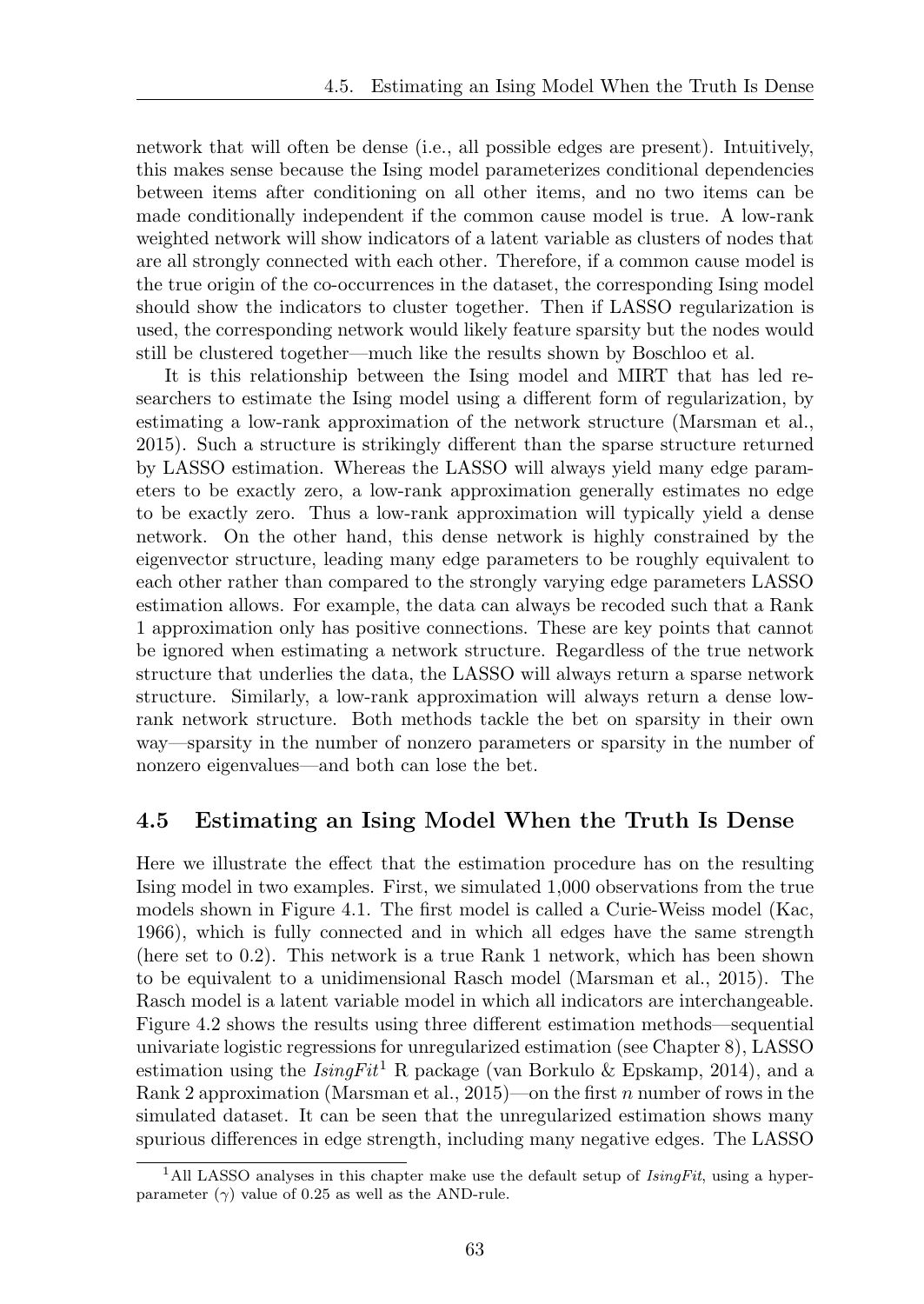

Figure 4.1: True network structures used in simulation study. The first network is a Curie-Weiss network: a fully connected network in which all edges have the same strength. The second network is a random sparse network. All edge weights are 0*.*2.

performs better but estimates a sparse model in which edge weights vary and in which many edges are estimated to be exactly zero. The Rank 2 approximation works best in capturing the model, which is not surprising because the true model is a Rank 1 network. At high sample sizes, all methods perform well in obtaining the true network structure.

The second model in Figure 4.1 corresponds to a sparse network in which 20% of randomly chosen edge strengths are set to 0*.*2 and in which the remaining edge strengths are set to 0 (indicating no edge). As Figure 4.3 shows, the LASSO now performs very well in capturing the true underlying structure. Because both the unregularized estimation and the Rank 2 approximation estimate a dense network, they have a very poor specificity (i.e., many false-positive edges). In addition, the Rank 2 approximation retains spurious connections even at high sample sizes (choosing a higher rank will lead to a better estimation). Thus, this example serves to show that the LASSO and low-rank approximations only work well when the assumptions on the true underlying model are met. In particular, using a low-rank approximation when the truth is sparse will result in many false positives, whereas using a LASSO when the truth is dense will result in many false negatives. Even when the true model is one in which every node represents an interchangeable symptom, the LASSO would still return a model in which nodes could be interpreted to not be interchangeable.

For the second example, we simulated data under the latent variable model as shown in Figure 4.4, using an MIRT model (Reckase, 2009). In this model, the symptoms for dysthymia and generalized anxiety disorder (GAD) were taken from the supplementary materials of Boschloo et al. (2015), with the exception of the GAD symptom "sleep disturbance," which we split in two: insomnia and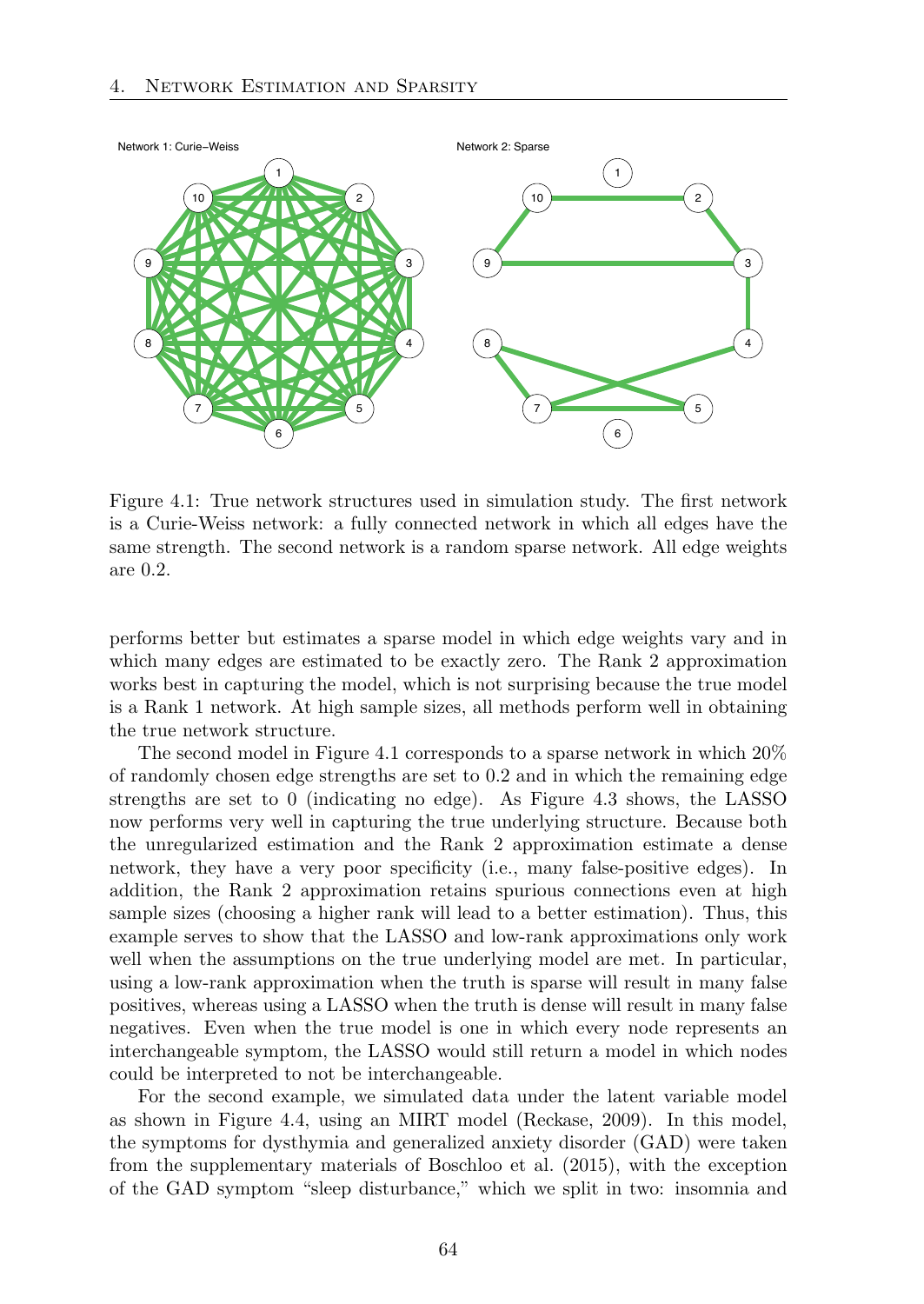

Figure 4.2: Examples of estimated network structures when the true network is a Curie-Weiss network, using different sample sizes and estimation methods. Graphs were drawn using the *qgraph* package without setting a maximum value (i.e., the strongest edge in each network has full saturation and width).

hypersomnia. The item discriminations of each symptom were set to 1, indicating that symptoms are interchangeable, and item difficulties were set to 0. All latent variables were simulated to be normally distributed with a standard deviation of 1, and the correlation between dysthymia and GAD was set to 0.55—similar to the empirically estimated comorbidity (Kessler, Chiu, Demler, & Walters, 2005). Nodes 2 and 3 in dysthymia and nodes 6 and 7 in GAD are mutually exclusive, which we modeled by adding orthogonal factors with slightly higher item discriminations of 1.1 and -1.1. Furthermore, nodes 7, 8, 9, and 10 of dysthymia are identical to nodes 6, 7, 8, and 9 of GAD respectively, which we modeled by adding orthogonal factors with item discriminations of 0.75. These nodes are typically not identical because a skip structure is imposed in datasets such as the one analyzed by Boschloo et al. That is, if someone does not exhibit the symptom "low mood," that person is never asked about insomnia in the depression scale because he or she is assumed to not have this symptom. We did not impose a skip structure to keep the simulation study simple. Such shared symptoms are termed *bridge symptoms* in network analysis because they are assumed to connect the clusters of disorders and explain comorbidity (Borsboom et al., 2011; Cramer et al., 2010). In sum, the model shown in Figure 4.4 generates data that are plausible given the latent disease conceptualization of psychopathology.

Figure 4.5 shows the simulated and recovered network structures. First we simulated 10 million observations from this model and estimated the corresponding Ising model using nonregularized estimation by framing the Ising model as a log-linear model (Agresti, 1990, see Chapter 8) (the estimation was done using the *IsingSampler* package, Epskamp, 2014). Panel A shows the results, which give a good proxy of the true corresponding Ising structure. It can be seen that the true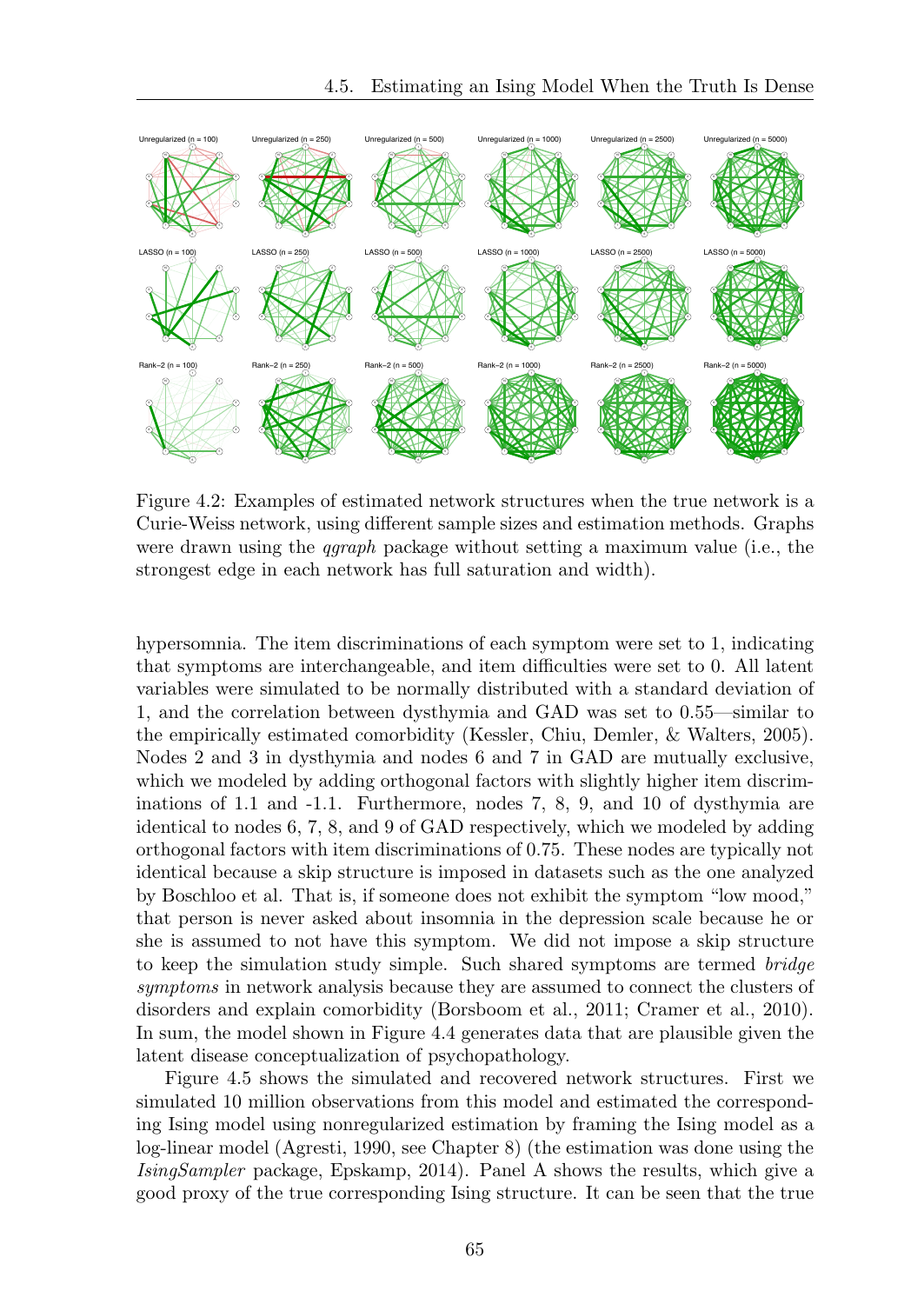

Figure 4.3: Examples of estimated network structures when the true network is sparse, using different sample sizes and estimation methods. Graphs were drawn using the *qgraph* package without setting a maximum value (i.e., the strongest edge in each network has full saturation and width).



Figure 4.4: A multidimensional IRT model (MIRT) used in simulating data. All latent variables were normally distributed with standard deviation of 1 and all symptoms were binary. The edges in this model correspond to item discrimination parameters.

model is dense, meaning that indicators of the disorders cluster together. Two negative connections are formed between the mutually exclusive indicators, and bridging connections are formed between the shared indicators. Next, we simulated 1*,*000 observations from the model in Figure 4.4 and estimated the Ising model in various ways. Panel B shows unregularized estimation via a log-linear model and shows many spurious strong connections, including many more neg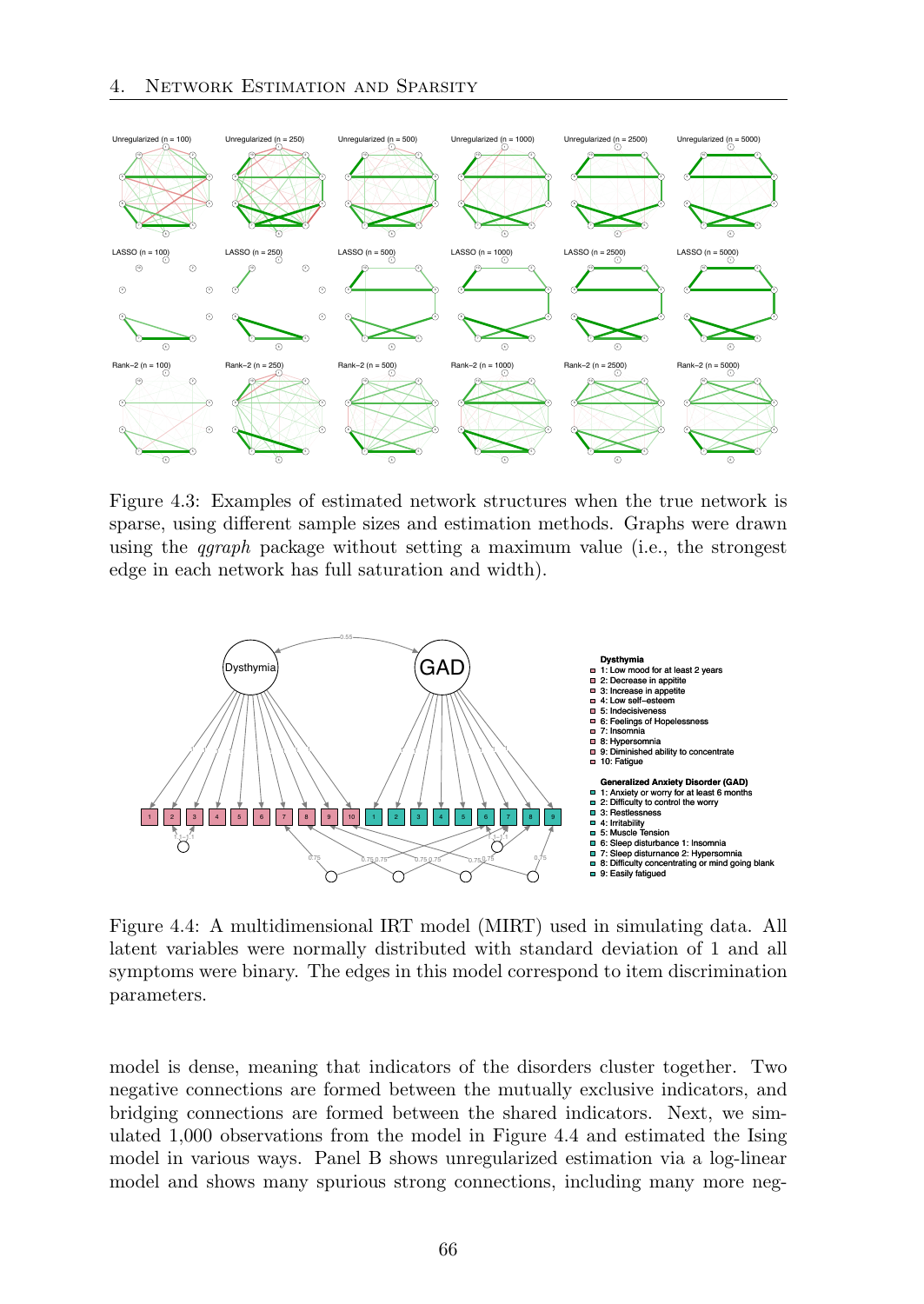ative connections than present in the true model. As such, Panel B highlights our need to regularize—even in a sizable dataset of 1*,*000 observations for a 19 node network. The simulated data has 22*.*2 observations for every parameter, far more than the 4*.*9 observations per parameter in Boschloo et al. (2015). Thus, even with a high sample size (34*,*653 subjects) and even when more subjects are measured than there are parameters present, it can still be advisable to use some form of regularization, as is done by Boschloo et al. (Boschloo et al., 2015) in using the LASSO. Panel C shows the result from using the LASSO, using the *IsingFit* package (van Borkulo et al., 2014). In this model, the clustering is generally retrieved—two of the bridging connections are retrieved and one negative connection is retrieved. However, the resulting structure is much more sparse than the true model, and interpreting this structure could lead to the same conclusions determined by Boschloo and her colleagues: The number of connections differed across symptoms, connection strengths varied considerably across symptoms, and relatively few connections connected the two disorders. Finally, Panel D shows the result of a Rank 2 approximation, which is equivalent to a two-factor model. Here, it can be seen that although a dense structure is retrieved that shows the correct clustering, violations of the clustering (the negative and bridging edges) are not retrieved. The online supplementary materials<sup>2</sup> show that with a higher sample size  $(n = 5,000)$  the estimation is more accurate and that the unregularized and LASSO estimations result in similar network structures.

### Different Estimation Techniques

In light of the examples discussed in this chapter, researchers may wonder when they should and should not use a particular estimation method. For example, low-rank estimation is more suited in the example demonstrated in Figure 4.2, whereas LASSO estimation fits better in the example shown in Figure 4.3. These conclusions, however, depend on knowing the true network structure as shown in Figure 4.1—something a researcher will not know in reality. The choice of estimation method, therefore, is not trivial. Choosing the estimation method depends on three criteria: (1) the prior expectation of the true network structure, (2) the relative importance the researcher attributes to sensitivity (discovery) and specificity (caution), and (3) the practical applicability of an estimation procedure. When a researcher expects the true network to be low rank (e.g., due to latent variables), low-rank estimation should be preferred over LASSO regularization. On the other hand, when a researcher expects the network to be sparse, LASSO regularization should be used. In addition, LASSO regularization should be preferred when a researcher aims to have high specificity (i.e., to refrain from estimating an edge that is missing in the true model). Finally, practical arguments can play a role in choosing an estimation procedure as well. LASSO, particularly in combination with EBIC model selection, is relatively fast even with respect to large datasets. As a result, researchers could apply bootstrapping methods to the estimation procedure to further investigate the accuracy of parameter estimation (see Chapter 3), which may not be feasible for slower estimation procedures.

 $^{2}$ http://sachaepskamp.com/files/S2\_EstimatedNetworks.pdf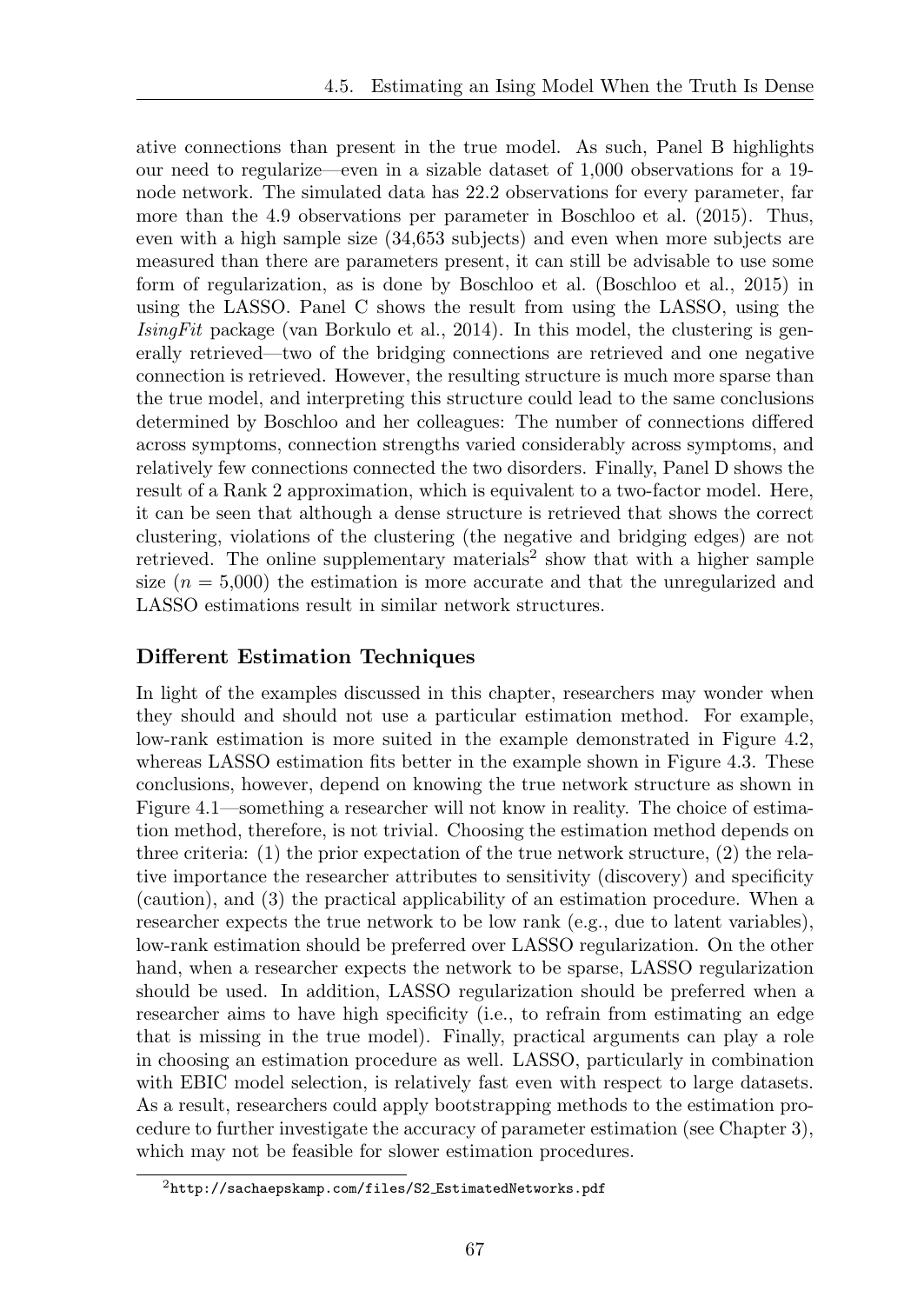

Figure 4.5: Estimated network structures based on data generated by the MIRT model in Figure 4.4.

We focused the argumentation on LASSO regularization and low-rank approximation because these are the main methodologies that have been applied in psychological literature and present two extreme cases of a range of different network structures that can be estimated. Because these methods lie on the extreme ends of sparsity relative to dense networks, they best exemplify the main point of this chapter: In small sample sizes, some assumptions of the true model must be made (e.g., the true model is sparse), and these assumptions influence the resulting network structure (e.g., the obtained network is sparse). This does not mean that LASSO and low-rank approximation are the only methods available. An alternative, for example, is to use *elastic-net* estimation, which mixes LASSO regularization with ridge regression (penalizing the sum of squared coefficients). The *elasticIsing* package (Epskamp, 2016) can be used to accomplish this; it uses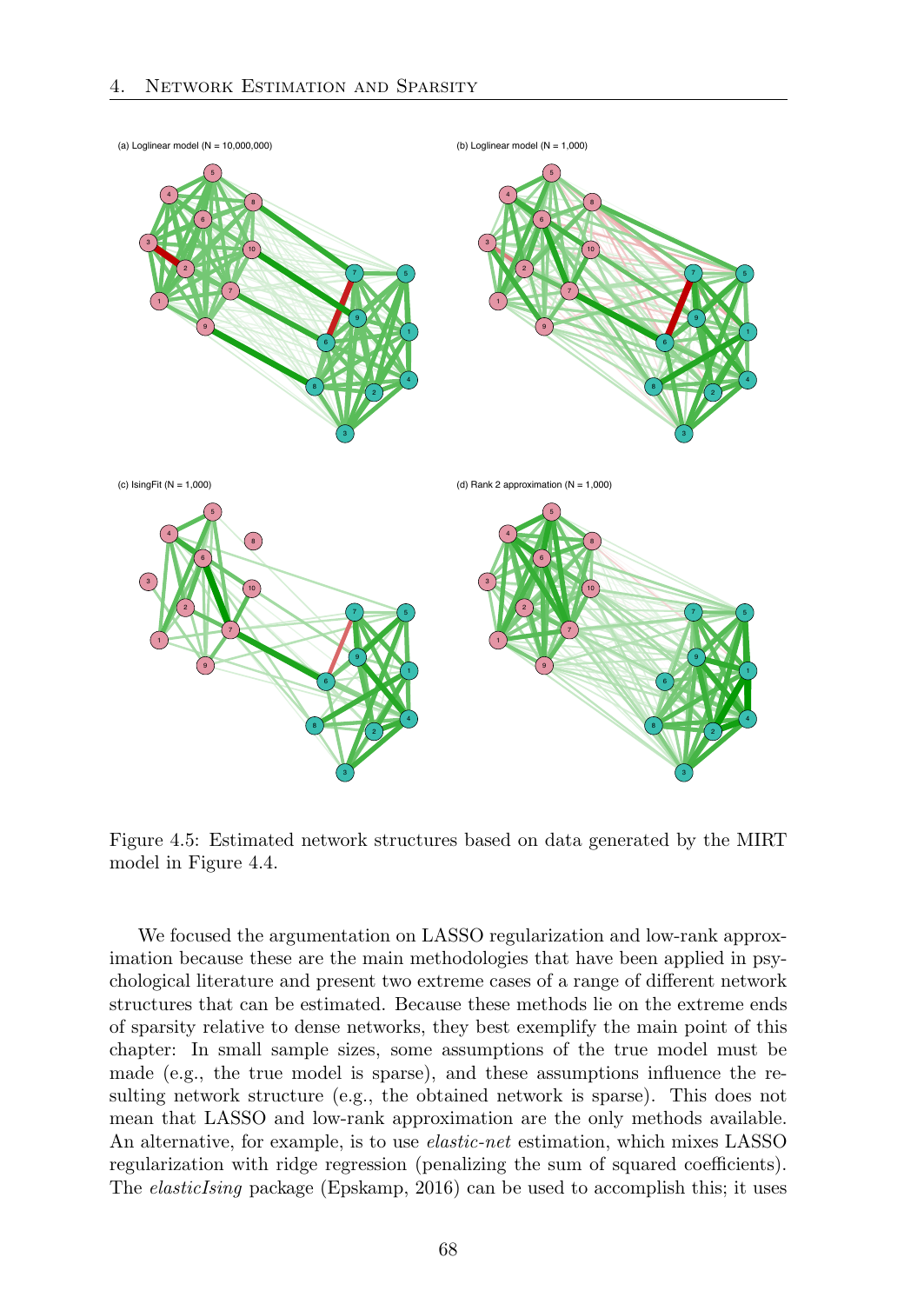cross-validation in selecting the tuning parameters. The online supplementary materials show an example of elastic-net applied to the data analyzed in Figure 4.5. It is noteworthy that the elastic-net procedure selected a dense network (i.e., ridge regression) over LASSO regularization, indicating that data-driven evidence can be garnered to argue whether or not LASSO regularization should be used. The obtained network, like the unregularized network in Figure 4.5 (Panel B), also shows many connections which were falsely estimated to be negative; this raises the question of whether its result should or should not be preferred over LASSO regularized estimation. The online supplementary materials also contain examples of LASSO regularization using different tuning arguments (e.g., BIC selection instead of EBIC selection), which improves sensitivity (i.e., more edges are detected) in this particular case. Doing so, however, will result in less specificity when the true model is sparse (van Borkulo et al., 2014).

#### 4.6 Conclusion

Network estimation has grown increasingly popular in psychopathological research. The estimation of network structures, such as the Ising model, is a complicated problem due to the fast growing number of parameters to be estimated. As a result, the sample size typically used in psychological science may be insufficient to capture the true underlying model. Although a large sample size network estimation typically goes well regardless of the estimation method used, Figures 4.2, 4.3, and 4.5 show that estimating an Ising model with sample sizes commonly used in psychological research results in poor estimates without the use of some form of constraint on the parameter space. Two such constraints involve limiting the size and number of nonzero parameters (LASSO) or reducing the rank of a network (low-rank approximation). It is important to realize that using such estimation methods makes an assumption on the underlying true model structure: The LASSO assumes a sparse structure whereas low-rank approximation assumes a dense but low-rank structure. Investigating the results of the estimation methods cannot validate these assumptions. The LASSO always yields a sparse structure, which does not mean that the true underlying structure could not have been dense. On the other hand, low-rank approximations rarely produce sparse structures, but that does not mean that the true underlying structure could not have been sparse.

Figure 4.2 illustrates this point by showing that LASSO estimation when the true network structure is a Curie-Weiss model still results in a sparse structure. This means that observing any of the sparse structures shown in Figure 4.2 does not mean that the nodes in the network could not represent interchangeable indicators of a single latent trait. Figure 4.5 illustrates this point again in a plausible scenario in psychopathology and also shows that when the true network structure is complicated and neither sparse nor low rank, as is the case here, all regularization methods partly fail even when using a relatively large sample size. As such, interpreting the sparsity of such a structure is questionable; the LASSO resulting in a sparse model gives us little evidence for the true model being sparse because a low-rank approximation returning a dense model seems to indicate that the true model is dense. Those characteristics from the networks we obtain are a